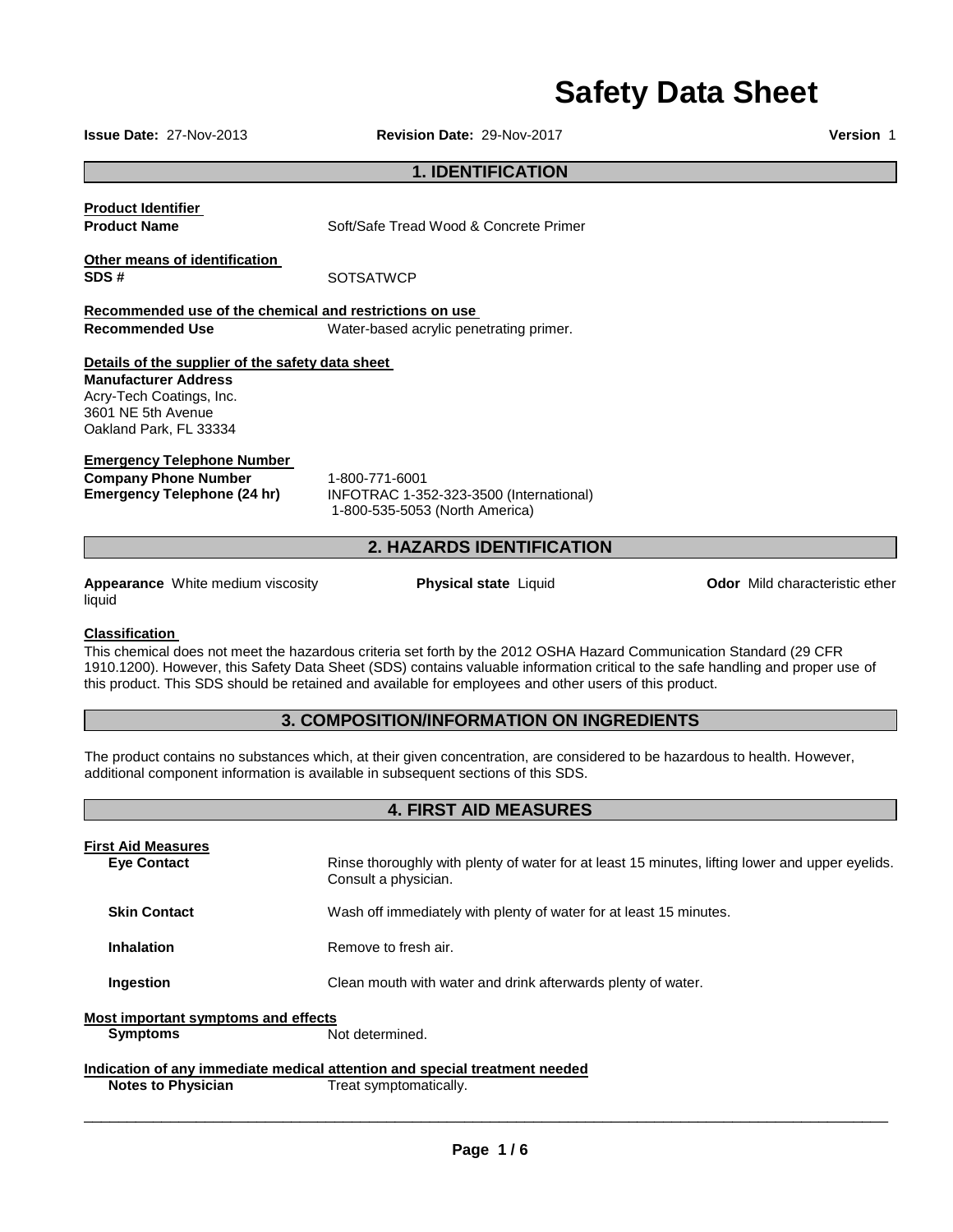## **5. FIRE-FIGHTING MEASURES**

\_\_\_\_\_\_\_\_\_\_\_\_\_\_\_\_\_\_\_\_\_\_\_\_\_\_\_\_\_\_\_\_\_\_\_\_\_\_\_\_\_\_\_\_\_\_\_\_\_\_\_\_\_\_\_\_\_\_\_\_\_\_\_\_\_\_\_\_\_\_\_\_\_\_\_\_\_\_\_\_\_\_\_\_\_\_\_\_\_\_\_\_\_

## **Suitable Extinguishing Media**

CO2 or dry chemical.

**Unsuitable Extinguishing Media** Water aggravates spill clean up.

#### **Specific Hazards Arising from the Chemical**

Material can splatter above 100 degrees Celsius. Dried film may burn.

#### **Protective equipment and precautions for firefighters**

As in any fire, wear self-contained breathing apparatus pressure-demand, MSHA/NIOSH (approved or equivalent) and full protective gear.

## **6. ACCIDENTAL RELEASE MEASURES**

#### **Personal precautions, protective equipment and emergency procedures**

**Personal Precautions Use personal protective equipment as required.** 

**Environmental precautions** 

## **Methods and material for containment and cleaning up**

**Methods for Containment** Prevent further leakage or spillage if safe to do so.

**Methods for Clean-Up** Keep all spectators away. Floor may be slippery, use care to avoid falling. Wear NIOSH/MSHA approved respirator for organic vapors if in poorly ventilated area. Dike and contain spill with inert material. Recover usable material to container for use. Separate unusable materials. Keep spills from sewers of water.

## **7. HANDLING AND STORAGE**

## **Precautions for safe handling**

**Advice on Safe Handling** Handle in accordance with good industrial hygiene and safety practice.

#### **Conditions for safe storage, including any incompatibilities**

| <b>Storage Conditions</b> | Do not store above 49°C/120°F. Keep from freezing. Protect containers from rupture. Keep |
|---------------------------|------------------------------------------------------------------------------------------|
|                           | container tightly closed.                                                                |

**Incompatible Materials** Materials that react with water. Oxidizers.

## **8. EXPOSURE CONTROLS/PERSONAL PROTECTION**

**Exposure Guidelines** This product, as supplied, does not contain any hazardous materials with occupational exposure limits established by the region specific regulatory bodies

## **Appropriate engineering controls**

**Engineering Controls** Local exhaust and mechanical ventilations are recommended to be used as engineering controls.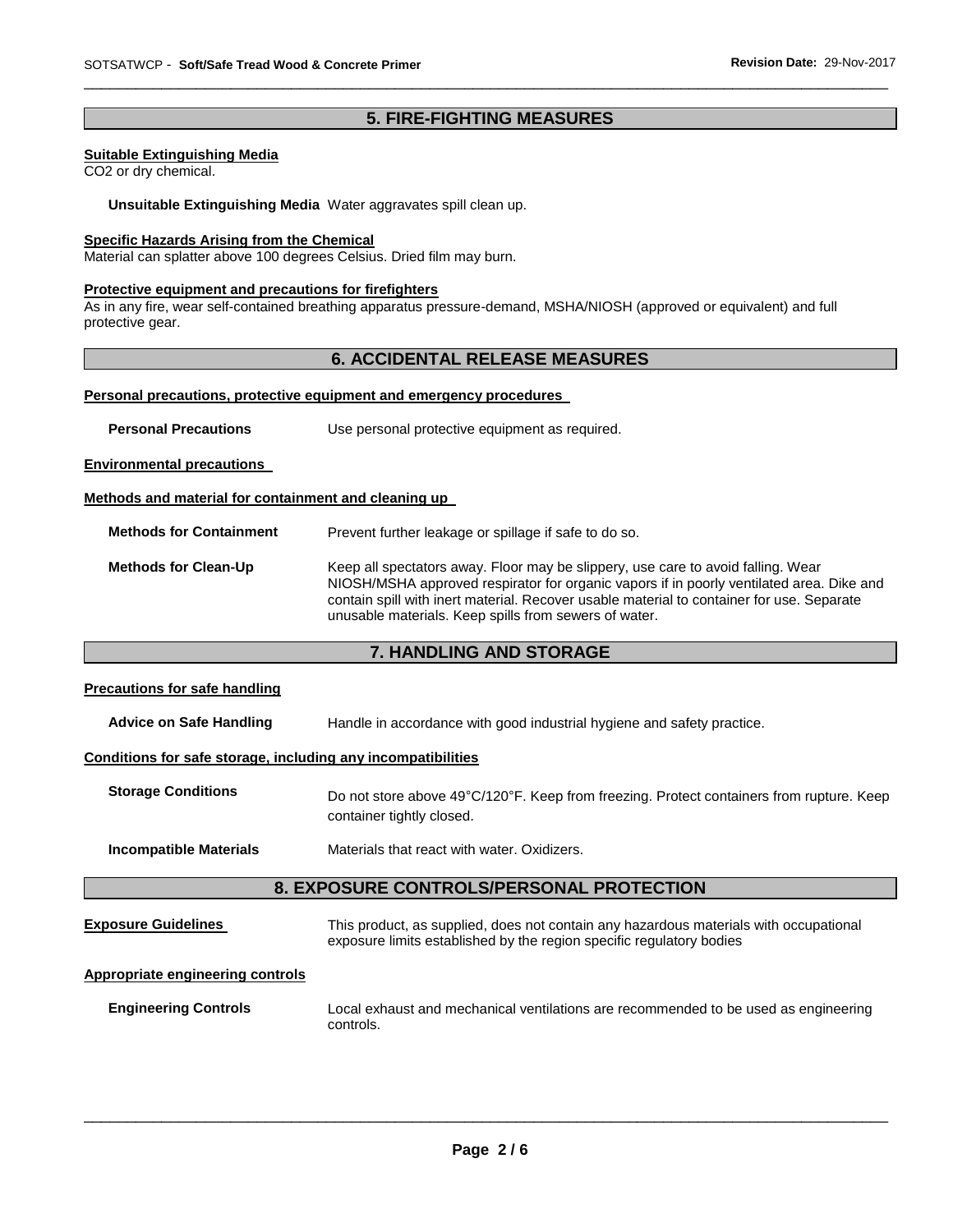## **Individual protection measures, such as personal protective equipment**

| <b>Eye/Face Protection</b>      | Chemical splash goggles.                                                                              |
|---------------------------------|-------------------------------------------------------------------------------------------------------|
| <b>Skin and Body Protection</b> | Impervious rubber gloves. Impervious body covering and boots as necessary to prevent<br>body contact. |
| <b>Respiratory Protection</b>   | NIOSH/MSHA approved organic vapor cartridge for confined area.                                        |

\_\_\_\_\_\_\_\_\_\_\_\_\_\_\_\_\_\_\_\_\_\_\_\_\_\_\_\_\_\_\_\_\_\_\_\_\_\_\_\_\_\_\_\_\_\_\_\_\_\_\_\_\_\_\_\_\_\_\_\_\_\_\_\_\_\_\_\_\_\_\_\_\_\_\_\_\_\_\_\_\_\_\_\_\_\_\_\_\_\_\_\_\_

**General Hygiene Considerations** Handle in accordance with good industrial hygiene and safety practice.

# **9. PHYSICAL AND CHEMICAL PROPERTIES**

## **Information on basic physical and chemical properties**

| <b>Physical state</b><br>Appearance<br>Color                                                                                                                                                                                                                                                                                                                                                                                                                                                                                                                                                                                                                               | Liquid<br>White medium viscosity liquid<br>White                                                                                                                                                                                                                                                                                         | Odor<br><b>Odor Threshold</b>      | Mild characteristic ether<br>Not determined |
|----------------------------------------------------------------------------------------------------------------------------------------------------------------------------------------------------------------------------------------------------------------------------------------------------------------------------------------------------------------------------------------------------------------------------------------------------------------------------------------------------------------------------------------------------------------------------------------------------------------------------------------------------------------------------|------------------------------------------------------------------------------------------------------------------------------------------------------------------------------------------------------------------------------------------------------------------------------------------------------------------------------------------|------------------------------------|---------------------------------------------|
| <b>Property</b><br>pН<br><b>Melting Point/Freezing Point</b><br><b>Boiling Point/Boiling Range</b><br><b>Flash Point</b><br><b>Evaporation Rate</b><br><b>Flammability (Solid, Gas)</b><br><b>Flammability Limits in Air</b><br><b>Upper Flammability Limits</b><br><b>Lower Flammability Limit</b><br><b>Vapor Pressure</b><br><b>Vapor Density</b><br><b>Relative Density</b><br><b>Water Solubility</b><br>Solubility in other solvents<br><b>Partition Coefficient</b><br><b>Auto-ignition Temperature</b><br><b>Decomposition Temperature</b><br><b>Kinematic Viscosity</b><br><b>Dynamic Viscosity</b><br><b>Explosive Properties</b><br><b>Oxidizing Properties</b> | Values<br>$8.0 - 9.0$<br>$0^{\circ}$ C/32 $^{\circ}$ F<br>>100°C/>212°F<br>N/A<br>< 0.1<br>Liquid-Not applicable<br>N/A<br>N/A<br>Not established<br>Not established<br>1.116<br>Dilutable in water<br>Not determined<br>Not determined<br>N/A<br>Not determined<br>Not determined<br>Not determined<br>Not determined<br>Not determined | Remarks • Method<br>(Water = $1$ ) |                                             |
| <b>Other Information</b><br><b>VOC Content</b>                                                                                                                                                                                                                                                                                                                                                                                                                                                                                                                                                                                                                             | $0.45Lbs/gal., 54 g/L$ (as applied)                                                                                                                                                                                                                                                                                                      |                                    |                                             |

# **10. STABILITY AND REACTIVITY**

## **Reactivity**

Not reactive under normal conditions.

## **Chemical Stability**

Stable under recommended storage conditions.

## **Possibility of Hazardous Reactions**

None under normal processing.

**Hazardous Polymerization** Will not occur.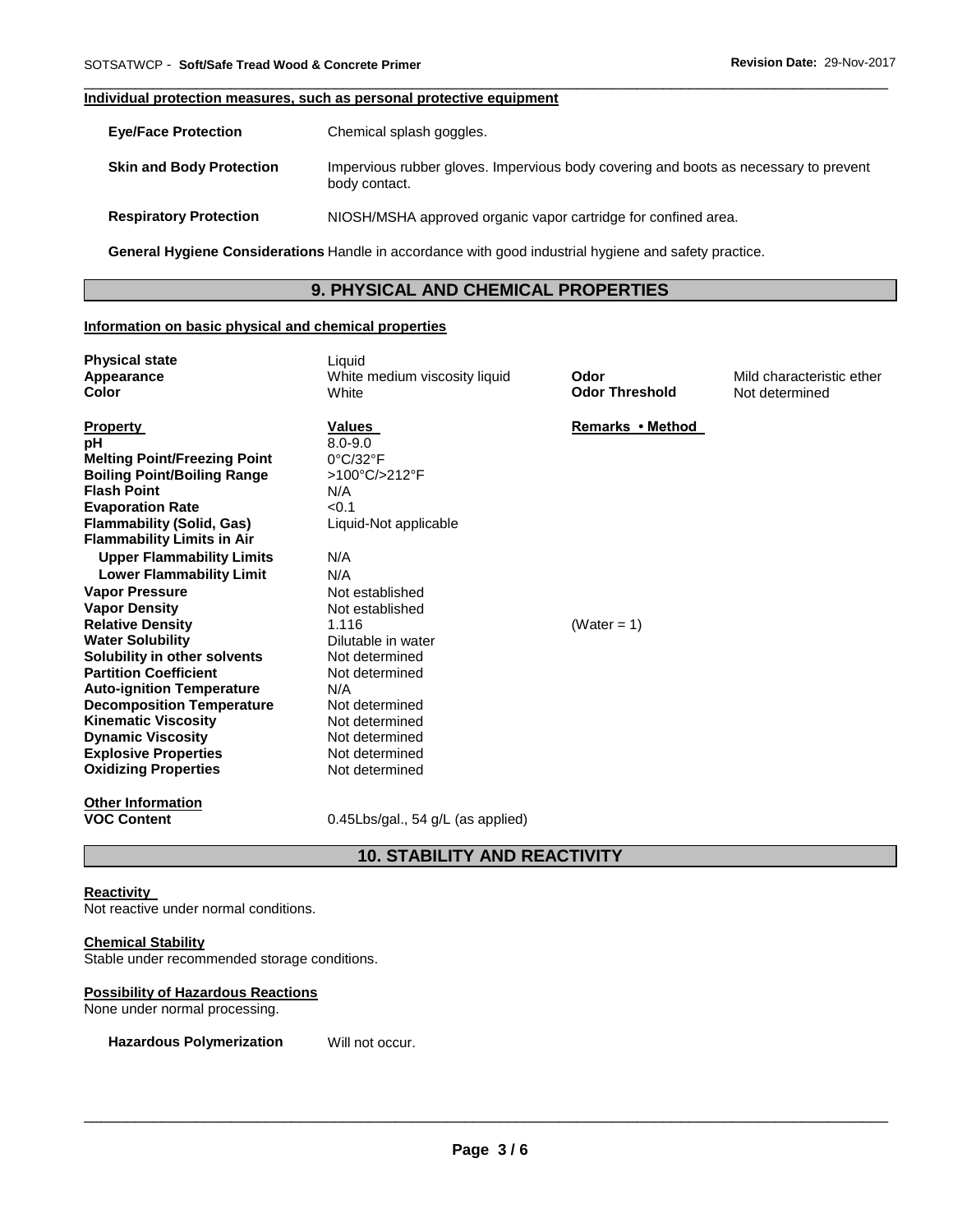# **Conditions to Avoid**

Temperatures >100°C.

#### **Incompatible Materials**

Materials that react with water. Oxidizers.

## **Hazardous Decomposition Products**

Oxides of carbon and nitrogen at fire conditions.

## **11. TOXICOLOGICAL INFORMATION**

\_\_\_\_\_\_\_\_\_\_\_\_\_\_\_\_\_\_\_\_\_\_\_\_\_\_\_\_\_\_\_\_\_\_\_\_\_\_\_\_\_\_\_\_\_\_\_\_\_\_\_\_\_\_\_\_\_\_\_\_\_\_\_\_\_\_\_\_\_\_\_\_\_\_\_\_\_\_\_\_\_\_\_\_\_\_\_\_\_\_\_\_\_

#### **Information on likely routes of exposure**

| <b>Eve Contact</b>  | Avoid contact with eyes. |
|---------------------|--------------------------|
| <b>Skin Contact</b> | Avoid contact with skin. |
| <b>Inhalation</b>   | Do not inhale.           |
| Ingestion           | Do not ingest.           |

#### **Component Information**

| <b>Chemical Name</b>                             | Oral LD50             | <b>Dermal LD50</b>     | <b>Inhalation LC50</b>         |
|--------------------------------------------------|-----------------------|------------------------|--------------------------------|
| Dipropylene glycol monobutyl ether<br>29911-28-2 | : Rat<br>= 1620 µL/kg | Rabbit<br>= 5860 µL/kg | Rat ) 4 h<br>$= 42.1$<br>' ppm |

#### **Information on physical, chemical and toxicological effects**

**Symptoms** Please see section 4 of this SDS for symptoms.

## **Delayed and immediate effects as well as chronic effects from short and long-term exposure**

**Carcinogenicity** Based on the information provided, this product does not contain any carcinogens or potential carcinogens as listed by OSHA, IARC or NTP.

## **Numerical measures of toxicity**

Not determined

# **12. ECOLOGICAL INFORMATION**

#### **Ecotoxicity**

The product is not classified as environmentally hazardous. However, this does not exclude the possibility that large or frequent spills can have a harmful or damaging effect on the environment.

## **Component Information**

| <b>Chemical Name</b>               | Algae/aguatic plants | Fish                                     | Crustacea |
|------------------------------------|----------------------|------------------------------------------|-----------|
| Dipropylene glycol monobutyl ether |                      | 1: 96 h Poecilia reticulata mg/L<br>841: |           |
| 29911-28-2                         |                      | ∟C50 static                              |           |

#### **Persistence/Degradability**

Not determined.

#### **Bioaccumulation**

Not determined.

#### **Mobility**

Not determined

#### **Other Adverse Effects**

Not determined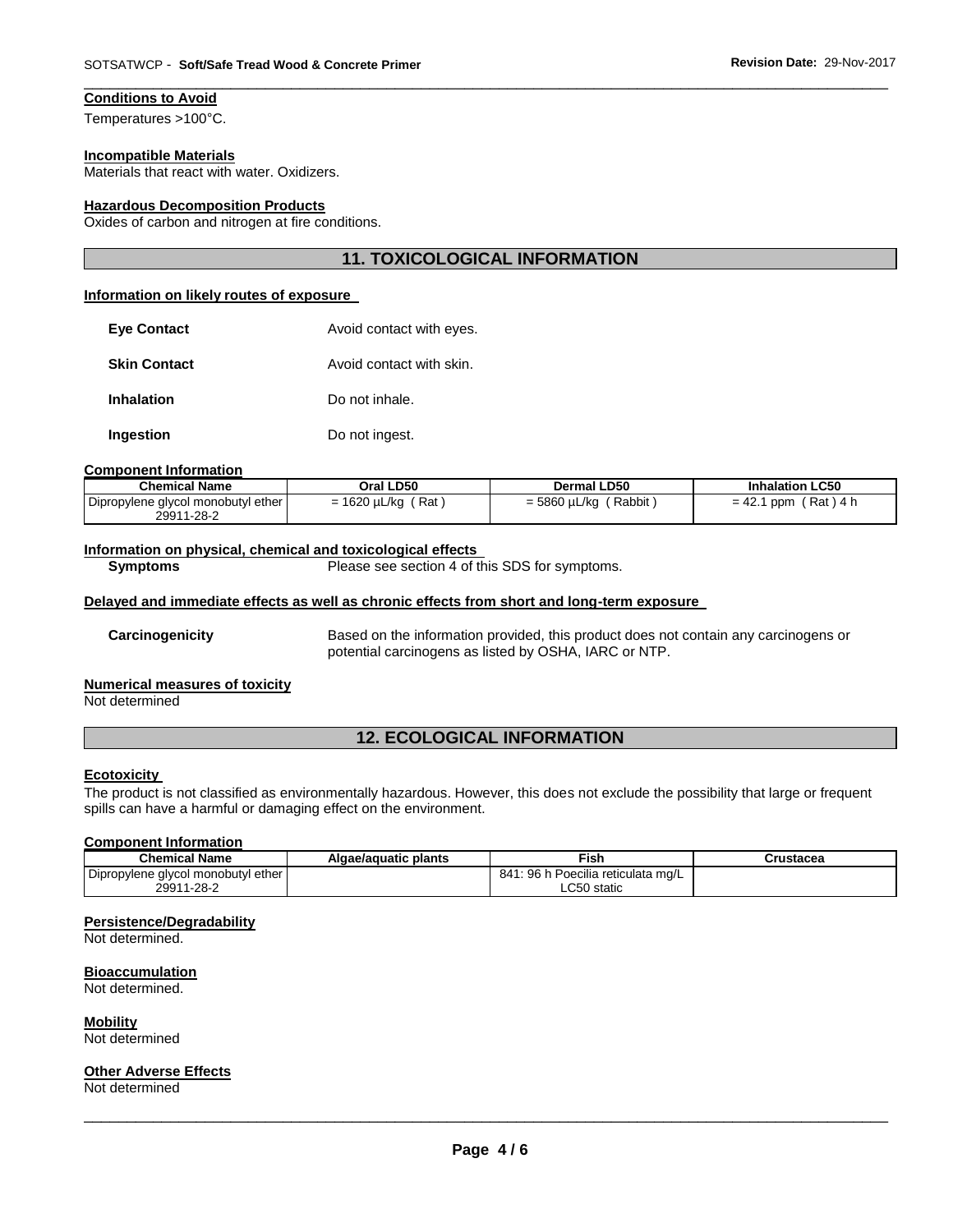# **13. DISPOSAL CONSIDERATIONS**

\_\_\_\_\_\_\_\_\_\_\_\_\_\_\_\_\_\_\_\_\_\_\_\_\_\_\_\_\_\_\_\_\_\_\_\_\_\_\_\_\_\_\_\_\_\_\_\_\_\_\_\_\_\_\_\_\_\_\_\_\_\_\_\_\_\_\_\_\_\_\_\_\_\_\_\_\_\_\_\_\_\_\_\_\_\_\_\_\_\_\_\_\_

| <b>Waste Treatment Methods</b><br><b>Disposal of Wastes</b> | Disposal should be in accordance with applicable regional, national and local laws and<br>regulations.                         |  |  |  |  |
|-------------------------------------------------------------|--------------------------------------------------------------------------------------------------------------------------------|--|--|--|--|
| <b>Contaminated Packaging</b>                               | Disposal should be in accordance with applicable regional, national and local laws and<br>regulations.                         |  |  |  |  |
| <b>14. TRANSPORT INFORMATION</b>                            |                                                                                                                                |  |  |  |  |
| <b>Note</b>                                                 | Please see current shipping paper for most up to date shipping information, including<br>exemptions and special circumstances. |  |  |  |  |
| <u>DOT</u>                                                  | Not regulated                                                                                                                  |  |  |  |  |
| <b>IATA</b>                                                 | Not regulated                                                                                                                  |  |  |  |  |
| <b>IMDG</b>                                                 | Not regulated                                                                                                                  |  |  |  |  |

# **15. REGULATORY INFORMATION**

## **International Inventories**

| <b>Chemical Name</b>                  | <b>TSCA</b> | <b>DSL/NDSL EINECS/E</b> | _INCS | <b>ENCS</b> | <b>IECSC</b> | <b>KECL</b> | <b>PICCS</b> | <b>AICS</b> |
|---------------------------------------|-------------|--------------------------|-------|-------------|--------------|-------------|--------------|-------------|
| Dipropylene glycol<br>monobutyl ether |             |                          |       | Present     |              | Present     |              |             |

**Legend:** 

*TSCA - United States Toxic Substances Control Act Section 8(b) Inventory* 

*DSL/NDSL - Canadian Domestic Substances List/Non-Domestic Substances List* 

*EINECS/ELINCS - European Inventory of Existing Chemical Substances/European List of Notified Chemical Substances* 

*ENCS - Japan Existing and New Chemical Substances* 

*IECSC - China Inventory of Existing Chemical Substances* 

*KECL - Korean Existing and Evaluated Chemical Substances* 

*PICCS - Philippines Inventory of Chemicals and Chemical Substances* 

*AICS - Australian Inventory of Chemical Substances* 

## **US Federal Regulations**

#### **CERCLA**

This material, as supplied, does not contain any substances regulated as hazardous substances under the Comprehensive Environmental Response Compensation and Liability Act (CERCLA) (40 CFR 302) or the Superfund Amendments and Reauthorization Act (SARA) (40 CFR 355).

## **SARA 313**

Section 313 of Title III of the Superfund Amendments and Reauthorization Act of 1986 (SARA). This product does not contain any chemicals which are subject to the reporting requirements of the Act and Title 40 of the Code of Federal Regulations, Part 372

## **CWA (Clean Water Act)**

This product does not contain any substances regulated as pollutants pursuant to the Clean Water Act (40 CFR 122.21 and 40 CFR 122.42)